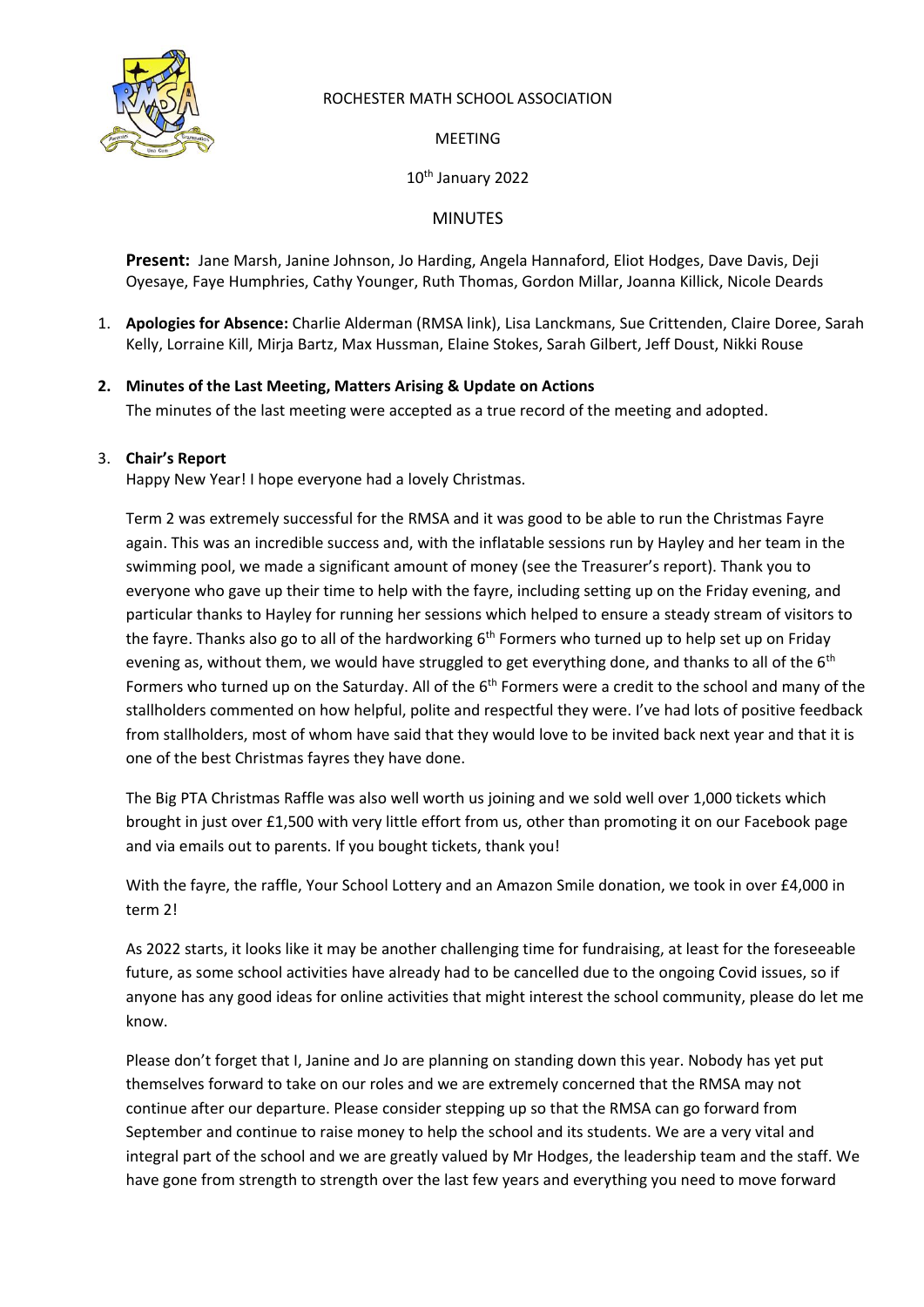successfully is already in place, including checklists and handover documents. We will, of course, still be available to help and advise those people who step in our roles.

Jane Marsh

January 2022

#### 4. **Treasurer's Report (update)**

| <b>Float in Cash Tin</b> |                                            | £100.00    |
|--------------------------|--------------------------------------------|------------|
|                          | <b>Payments In</b>                         |            |
| November/December        | 2 <sup>nd</sup> hand uniform               | £14.00     |
|                          | Amazon Smile                               | E78.58     |
|                          | Your School Lottery                        | £777.60    |
|                          | Xmas Fayre                                 | £1,565.96  |
|                          | <b>Payments Out</b>                        |            |
| November/December        | Boot Fayre reimbursements                  | £45.00     |
|                          | SJWMs Hockey sticks                        | £807.03    |
|                          | <b>SJWMs Football equipment</b>            | £261.88    |
|                          | <b>Booker</b>                              | £505.36    |
|                          | Parentkind membership                      | £128.00    |
|                          | <b>Liabilities</b>                         |            |
|                          | Reimburse insurance                        | £22.50     |
|                          | <b>Reimburse Boot Fair Bookings</b>        | £10.00     |
|                          | Laptops                                    | £1,590.00  |
|                          | <b>Drama</b>                               | £1,000.00  |
|                          | Available Funds as of the 4th January 2022 | £16,992.59 |

#### ➢ **Xmas Fayre**.

| <b>Stalls</b>               | <b>Prices</b>       | <b>Float</b> | <b>Takings</b> | <b>Expenses</b> | <b>Cost</b> | <b>Net</b><br><b>Profit</b> |
|-----------------------------|---------------------|--------------|----------------|-----------------|-------------|-----------------------------|
| <b>Table Bookings</b>       | £10 each            | 0.00         | 260.00         | Flyers donated  | 0.00        | 260.00                      |
| Drinks & food               | Various             | 100          | 432.97         | <b>Stock</b>    |             |                             |
|                             | card payments       |              | 44.43          |                 | 505.36      | 222.52                      |
|                             | Various             | 85.00        | 240.65         | from stock      |             |                             |
| <b>Sweets</b>               | card payments       |              | 9.83           |                 |             |                             |
| <b>Star Wars Collection</b> | donation for photos |              | 46.78          | Time donated    | 0.00        | 46.78                       |
| <b>Water into Wine</b>      | £1                  | 60.00        | 140.00         | 3 boxes of wine | 87.95       | 52.05                       |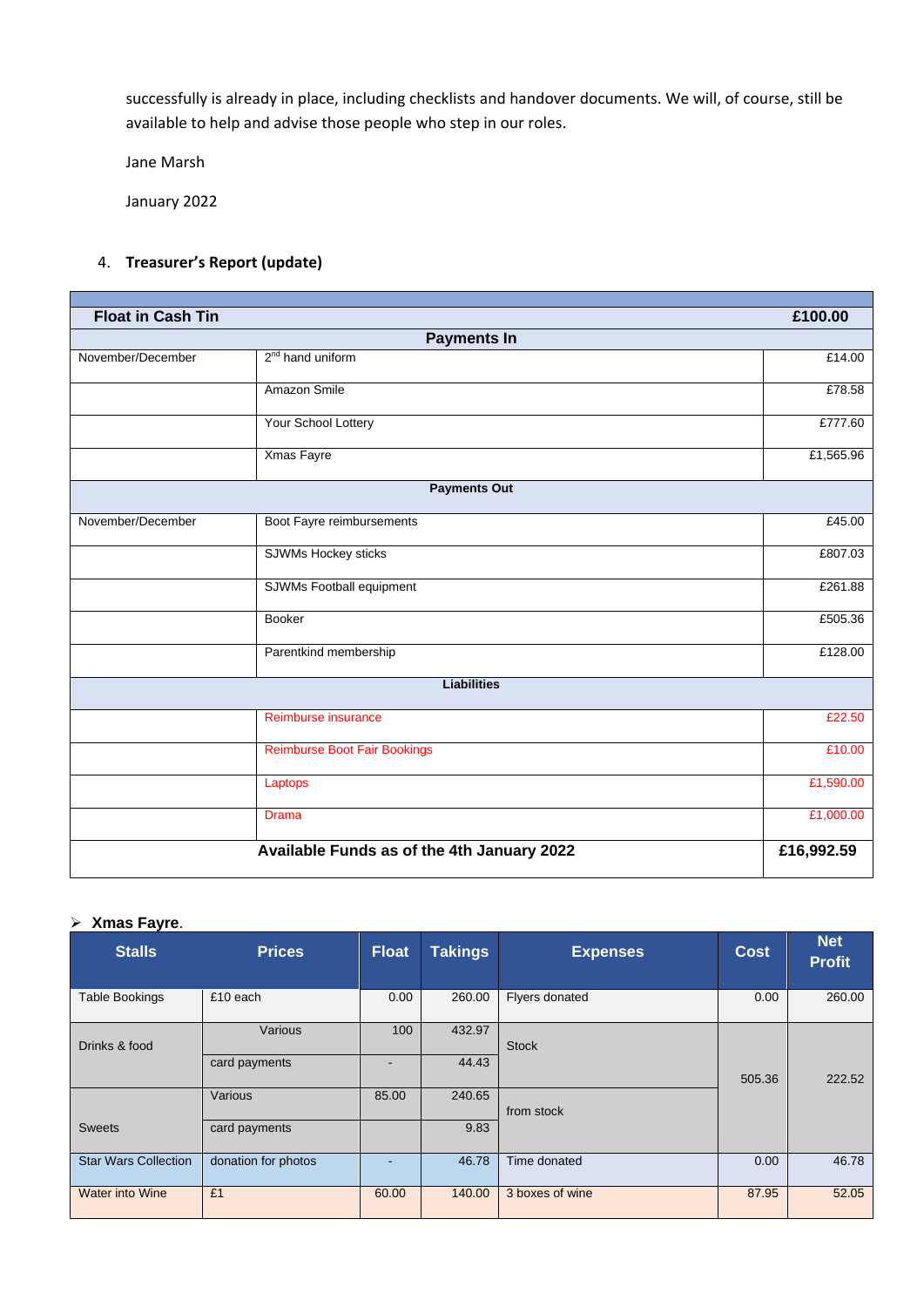| Ping Pong   | 50p/3 for a £1  | 70.00 | 225.00   | prizes mostly donated                            | 47.00 | 178.00   |
|-------------|-----------------|-------|----------|--------------------------------------------------|-------|----------|
| Raffle      | £1              | 60.00 | 256.00   | prizes donated                                   | 0.00  | 256.00   |
| £1 in a jar | £1              |       | 52.00    | Prize taken out of taking & donated<br>by winner | 0.00  | 52.00    |
| Roll 10p    | 10 <sub>p</sub> | 70.00 | 50.00    | Prizes taken out of takings                      | 0.00  | 50.00    |
| secondhand  | various         | 65.00 | 58.30    | donated goods                                    | 0.00  | 58.30    |
|             | Totals          | 0.00  | 1,806.13 |                                                  |       | 1,175.65 |

H20 Swim Fit

Sessions **800.00** Bonated by H20 Swim Fit **10.00** 800.00 Bonated by H20 Swim Fit

Total 1,975.65

- ➢ **Insurances.** We do not appear to have received any further payments which means we have only received 2 payments this year.
- ➢ **Your School Lottery**: The Lottery information is posted on the RMSA Facebook page, please could you share so the message gets to as many people as possible, remember you do not have to be a parent of a pupil to participate.
- ➢ **Giving Machine:** The Giving Machine information is posted on the RMSA Facebook page please could you share so the message gets to as many people as possible, remember you do not have to be a parent of a pupil to participate.
- ➢ **Amazon Smile:** Amazon Smile information is posted on the RMSA Facebook page please could you share so the message gets to as many people as possible, remember you do not have to be a parent of a pupil to participate.
- ➢ **Donations:**

The hockey sticks have only cost £870.03 so far. We had originally been asked for £1,500 not sure if there more are on order.

There is an issue with ordering the laptops, so this is still outstanding.

- ➢ **Stock:** Unused stock from Xmas Fayre is in cupboard.
- ➢ **Requests for Funding**: All requests for funding need to be submitted on a Funding Request form attached. This is necessary as we need to have an audit trail available to show an accountant at the end of our financial year. Our income is likely to exceed £10,000 this year and there are more stringent requirements in respect of our Charity Commission submission. In addition, there is now a 2 month time limit on the agreement to fund an item to allow funds to become available for other bids. Wording on Funding Application has been amended to reflect this.

# *Jo Harding*

# January 2022

## 5. **Request for Funds**

- $\triangleright$  Football (extra-curricular activities) 1<sup>st</sup> & 2<sup>nd</sup> team football kit at a total cost of £1458.50 (£1453.55 + £4.95 delivery) (R.Baldwin) – approved minus the cost of socks
- $\triangleright$  Geography 50 OS maps at total cost of £449.50 (£8.99 per map) (E.Cullis) approved
- ➢ Work Experience in person medical experience at UCL at a cost of £1300 (total cost is £2600 but the student has already managed to fund-raise £1300) – not approved as unfortunately it does not fall within our remit. As Eliot mentioned the hardship fund, Jo suggested we could perhaps donate an amount to that as this can be accessed by more students.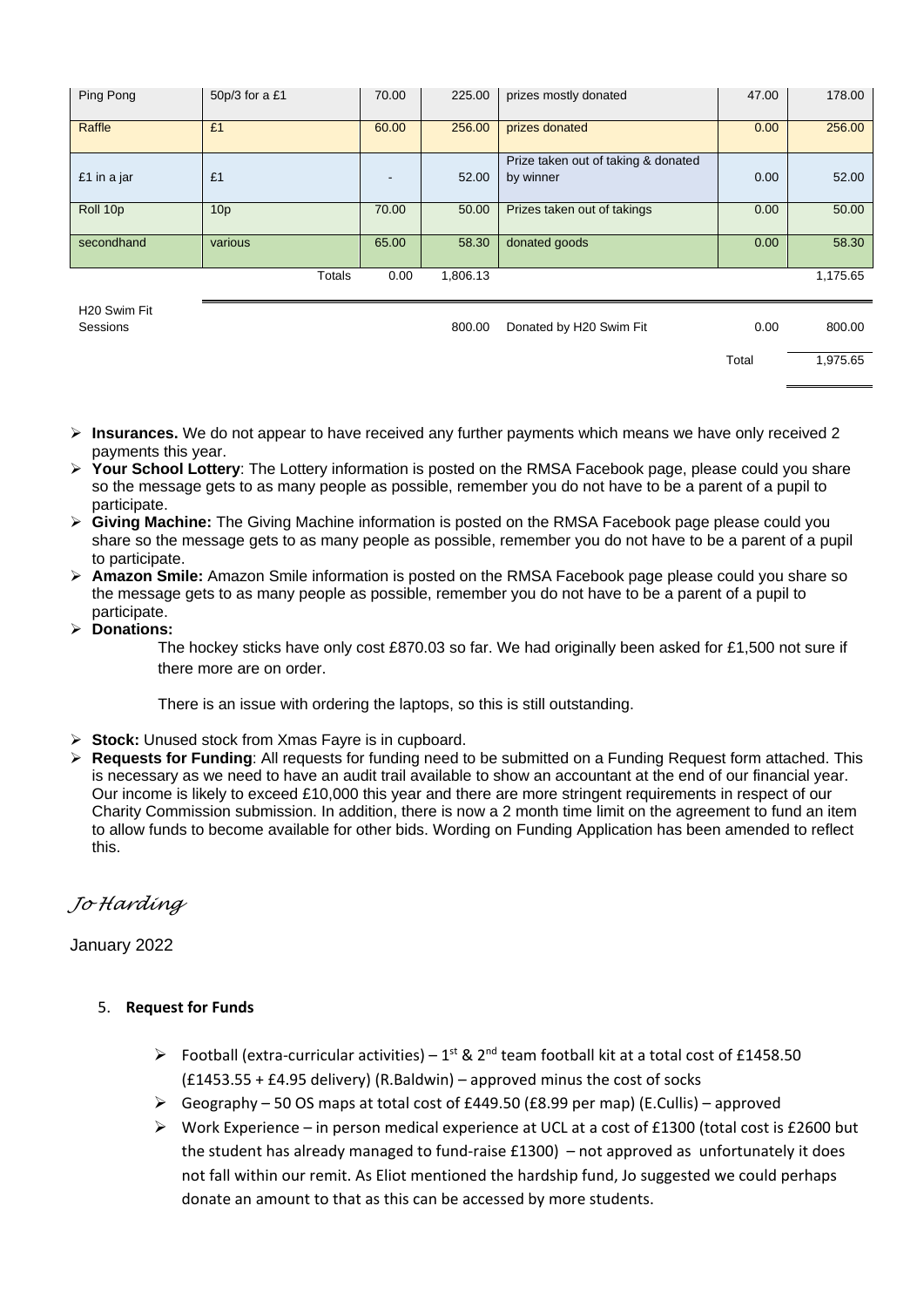For consideration, do we continue to accept small fund requests to support the school as required or look at funding larger projects if there is a build-up of money as well.

6<sup>th</sup> form – are able to put forward funding request. Anything the school might benefit from that they can think of can be put forward. Funding requests not limited to staff only.

#### 6. **Feedback on Christmas Fayre & previous events**

Busy but tiring day. Constant stream of visitors, also fed by the other events going on. Jane received good feedback from the stall-holders and they would like to come back next year. People were really impressed with the  $6<sup>th</sup>$  form helpers – so many comments about how helpful the Saturday morning and afternoon team were with helping set up, carrying things to and from cars. Janine mentioned that putting prices up for refreshments would be a good idea. Thanks given to all the volunteers for giving up their time.

### 7. **Quiz Night**

Probably prudent to postpone due to current events and with reduced numbers it may not be worthwhile. The general feeling is that it is not the correct thing to be done at the moment. Postpone to Term 5 – Jane will look at dates and confirm with Dean. Link to Jubilee theme?

## 8. **Forthcoming events**

Y9 options evening cancelled and moved online.

Jane will look at the possibility of another online quiz.

## 9. **Lost Property Update**

Sue is just waiting for a new lady to have her DBS completed. She is happy to do one lunchtime each week because she lives very close to the school and works from home. They were hoping to have every day covered but looks like that won't happen for a while. Sue has heard nothing from the lady that she had arranged to meet but didn't turn up. I have sent her a text but she hasn't replied. Sue is still running the shop from home but it's very quiet at the moment so she has started taking everything back into school and should be going back in at lunchtime starting next week.

Cathy logging any lost property coming in as normal (sending out slips) and sharing with Sue so if parents get in touch, they can look at the folder and check. Over 100 items in lost property – mainly odd bits, lots of swimming kits, jackets and rugby boots in bags, water bottles & lunchboxes, calculators and glasses. Name labels – had an account with Easy to Name, Jo will check. Cathy can give out flyers when selling in the shop and if we can get parents to sign up will bring in some additional money.

Socket in lost property office went bang when laptop plugged in. Needs to be repaired and also maybe look at adding new ones. Lights were not done when the rest of the school changed to LED lights so maybe needs looking at.

## 10. **Update from Sixth Form**

No update at this time.

#### 11. **Update from Charlie Alderman**

Charlie not present so no update at this time.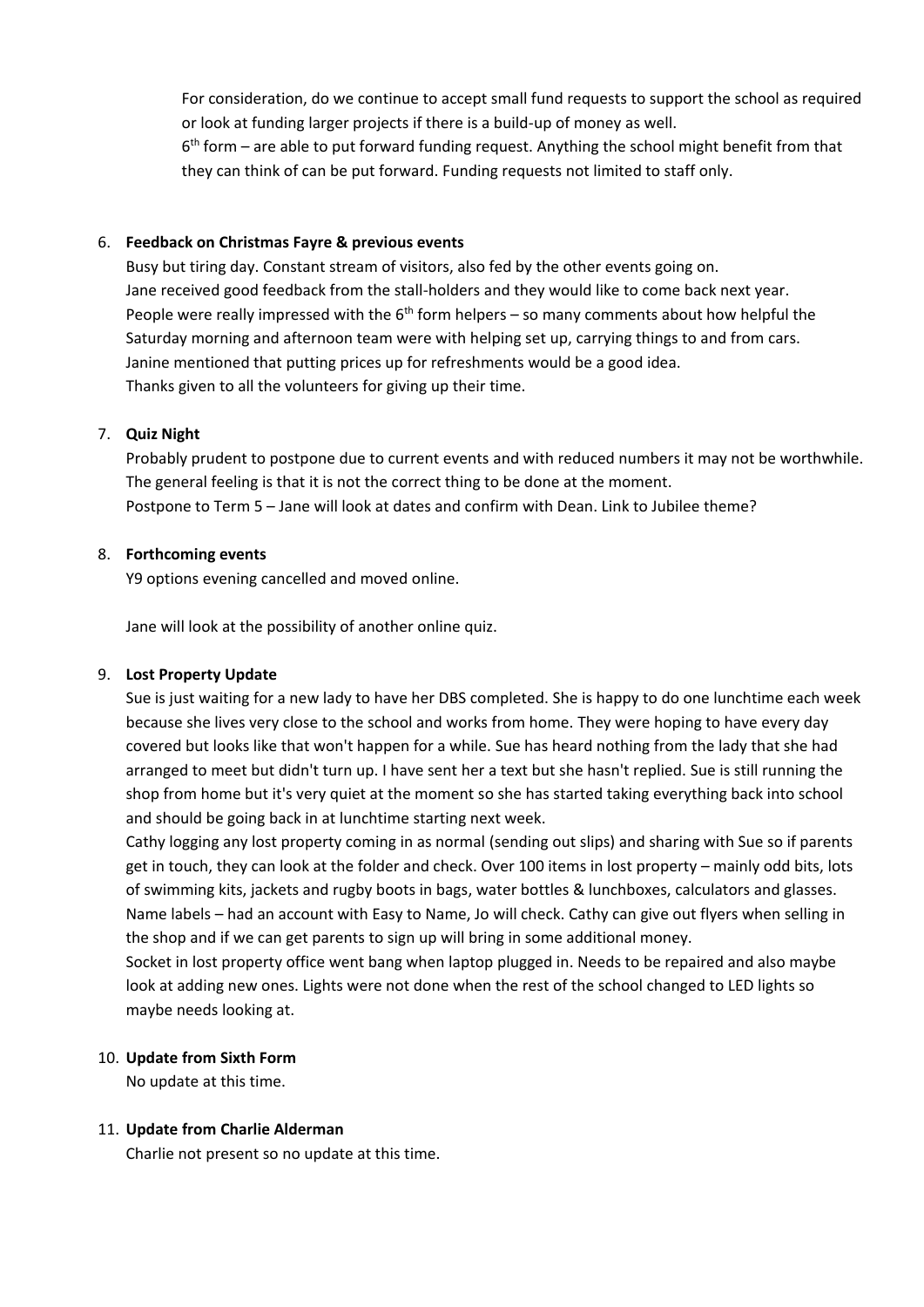#### 12. **Update from OW**

Jeff not present so no update at this time.

#### 13. **Any Other Business**

Revision guides & lost property – can we sell them one day to parents at end of school day? Ruth mentioned that it could be good to speak to school and see if any students who can't afford revision guides could be offered first choice as we have enough for that.

Gordon mentioned about having someone get up and do a brief presentation about the RMSA when there are events such as the drama performance. Jane does normally at the new entrants evening but obviously this has not been possible as most events have not taken place due to Covid.

# *\*Date of the next RMSA meeting ~ Monday 28th February 2022 @ 7pm, SJWMS\**

| Ref.             | Date                                         | <b>Agenda Item</b>                | <b>Activity</b>                                                                                                                                                                                                                                                                                                                                             | Owner                             |
|------------------|----------------------------------------------|-----------------------------------|-------------------------------------------------------------------------------------------------------------------------------------------------------------------------------------------------------------------------------------------------------------------------------------------------------------------------------------------------------------|-----------------------------------|
| T5.12            | On-going                                     | Lost Property                     | Dave to build racking and engage Site Team as appropriate.<br>Difficulty in sourcing materials but will be sorted once this has<br>been ordered. Still proving difficult.<br>Jo mentioned we could purchase racking to replace it - Sue<br>and Cathy to investigate what they would need and let us<br>know.<br>Message to parents re. coats to be sent out | Dave<br>Sue C and Cathy Y<br>Jane |
| T6.6             | On-going                                     | Giving<br>Machine/Amazon<br>Smile | CA to promote with staff & will send information from Jane<br>across to the new 6 <sup>th</sup> form reps.                                                                                                                                                                                                                                                  | Charlie                           |
| T1.17            | Ongoing<br>15 <sup>th</sup> November<br>2021 | Lost Property                     | See LP update above.<br>Check if have laptop and if it connects to internet & let Jane<br>know.                                                                                                                                                                                                                                                             | Sue C<br>Sue C / Cathy Y          |
| T <sub>2.9</sub> | 7 <sup>th</sup> December 2020                | <b>AOB</b>                        | Reminder and information to members about the Parentkind<br>website. Anyone can join Parentkind, committee members<br>have to be approved by RMSA officers.<br>Also about the Facebook page - PTA hangout. Worth joining<br>for ideas and information.                                                                                                      | All                               |
| T5.2             | ongoing                                      | AOB                               | 6 <sup>th</sup> form reps to look after the walkie talkies and will make<br>sure they are all charged ready for use.                                                                                                                                                                                                                                        | Deji, Faye, Max                   |
| T6.1             | ongoing                                      | AOB                               | All to promote Lottery, TGM, Amazon Smile etc                                                                                                                                                                                                                                                                                                               | All                               |

## **Actions**